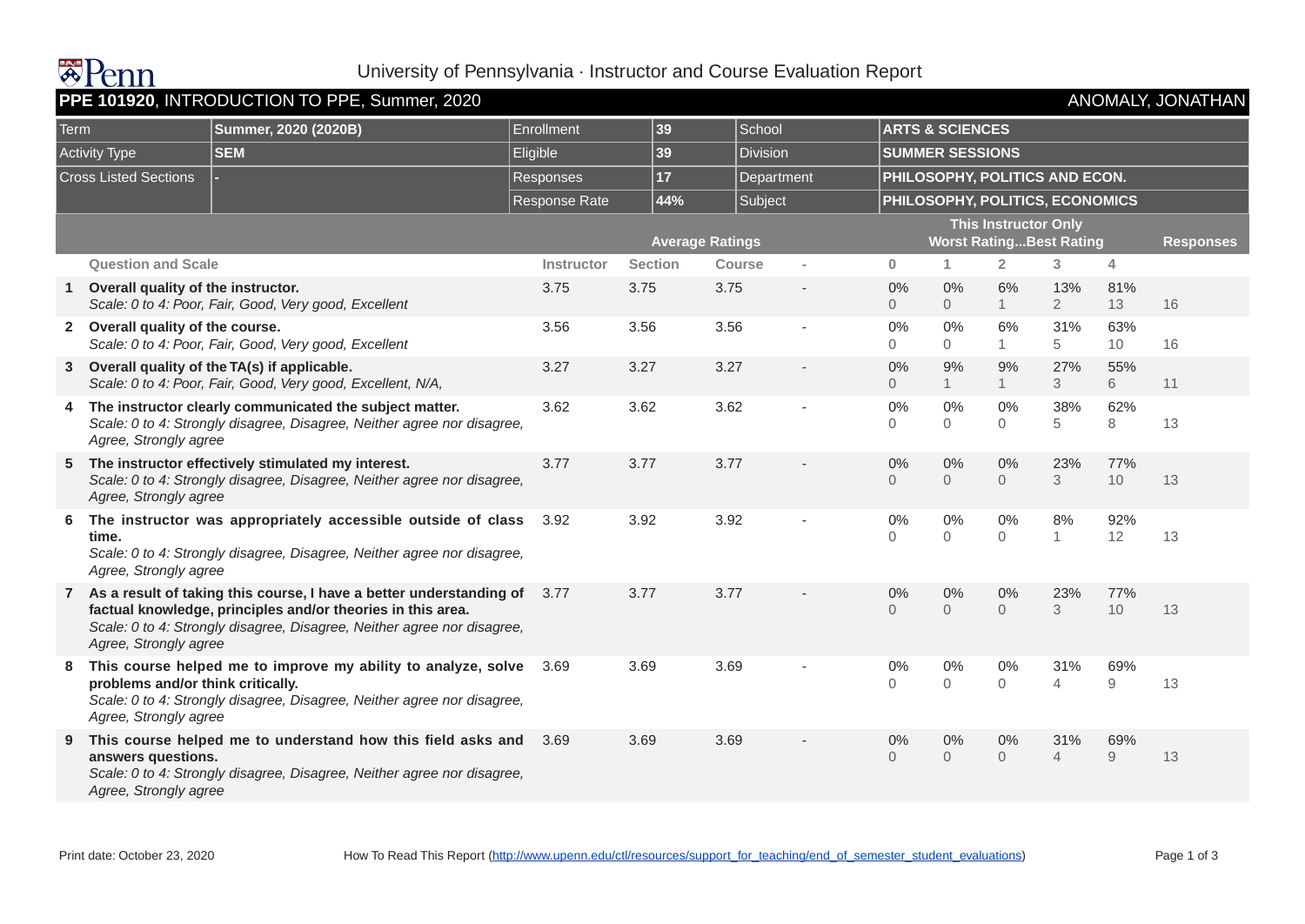

# University of Pennsylvania · Instructor and Course Evaluation Report

## **PPE 101920**, INTRODUCTION TO PPE, Summer, 2020 ANOMALY, JONATHAN

|                                                                                                                                                                                           | <b>This Instructor Only</b> |                |               |                          |                   |                                 |                   |                                                      |                                                      |                  |
|-------------------------------------------------------------------------------------------------------------------------------------------------------------------------------------------|-----------------------------|----------------|---------------|--------------------------|-------------------|---------------------------------|-------------------|------------------------------------------------------|------------------------------------------------------|------------------|
|                                                                                                                                                                                           | <b>Average Ratings</b>      |                |               |                          |                   | <b>Worst Rating Best Rating</b> |                   |                                                      |                                                      | <b>Responses</b> |
| <b>Question and Scale</b>                                                                                                                                                                 | Instructor                  | <b>Section</b> | <b>Course</b> | $\sim$                   | $\mathbf{0}$      |                                 | $\overline{2}$    | 3                                                    | 4                                                    |                  |
| 10 This course challenged me to consider new ideas, concepts, or<br>ways of thinking.<br>Scale: 0 to 4: Strongly disagree, Disagree, Neither agree nor disagree,<br>Agree, Strongly agree | 3.77                        | 3.77           | 3.77          |                          | $0\%$<br>0        | $0\%$<br>0                      | $0\%$<br>$\Omega$ | 23%<br>3                                             | 77%<br>10                                            | 13               |
| 11 As a result of taking this course, I am more excited by this field<br>of study.<br>Scale: 0 to 4: Strongly disagree, Disagree, Neither agree nor disagree,<br>Agree, Strongly agree    | 3.54                        | 3.54           | 3.54          | $\overline{\phantom{a}}$ | 0%<br>$\Omega$    | $0\%$<br>$\Omega$               | 8%                | 31%<br>4                                             | 62%<br>8                                             | 13               |
| 12 Please rate the difficulty of the course.<br>Scale: 0 to 4: Easy 0, 1, 2, 3, Difficult 4                                                                                               | 2.69                        | 2.69           | 2.69          |                          | 0%<br>$\Omega$    | $0\%$<br>$\Omega$               | 46%<br>6          | 38%<br>5                                             | 15%<br>2                                             | 13               |
| 13 Please rate the amount of work required for this course.<br>Scale: 0 to 4: Very Little 0, 1, 2, 3, Very Much 4                                                                         | 2.54                        | 2.54           | 2.54          | $\overline{\phantom{a}}$ | $0\%$<br>$\Omega$ | 8%                              | 38%<br>5          | 46%<br>6                                             | 8%                                                   | 13               |
| 14 To your knowledge, has there been cheating in this course?<br>Scale: 0 to 1: Y, N                                                                                                      | 1.00                        |                |               |                          | $0\%$<br>0        | 100%<br>13                      | $\sim$            | $\overline{\phantom{a}}$<br>$\overline{\phantom{a}}$ | $\overline{\phantom{a}}$<br>$\overline{\phantom{a}}$ | 13               |